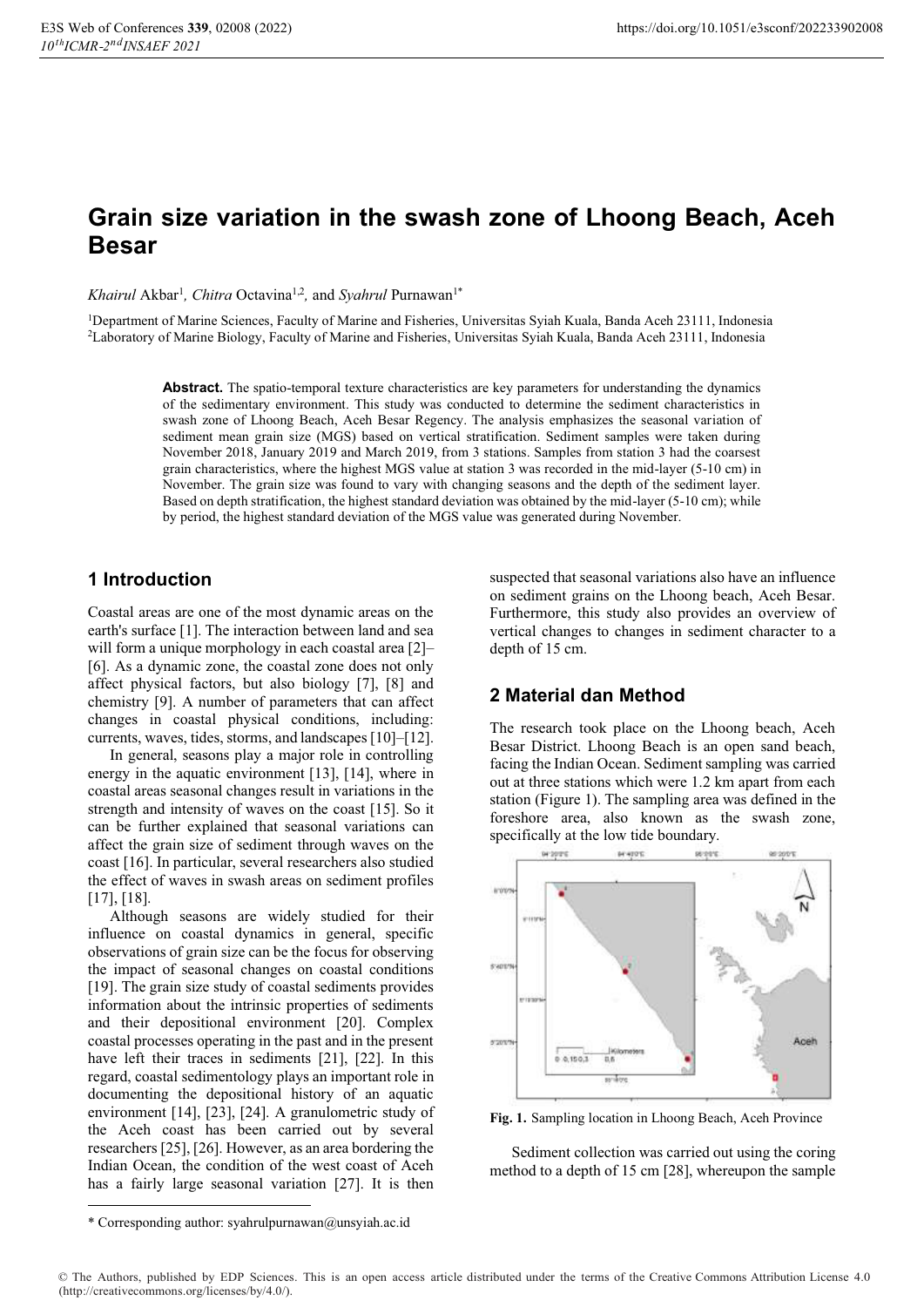was further processed by dividing it into three layers, each layer having a thickness of 5 cm: i.e. upper layer  $(0-5 \text{ cm})$ , mid-layer  $(5-10 \text{ cm})$ , and lower layer  $(10-15 \text{ cm})$ cm). Data collection was carried out in November 2018, January 2019 and March 2019.

The grain size data analysis was carried out using a wet sieve method, using a stratified sieve. A total of approximately 200 grams of sample was separated based on the mesh size of 2 mm; 1mm; 0.5mm; 0.25mm; 0.125mm; 0.063 mm; 0.038mm. Size classification follows the Wentworth scale [29]. The calculation of the percentage weight percent of sediment can be known from the weight of each sediment fraction (eq. 1), and then the mean grain size of the sediment  $(\bar{x}_a)$  (eq. 2) is ̅ calculated using the following equation:

*Class weight(i)*  $(\%) = \frac{\text{weight size}(i)}{\text{total sample weight}}$  $\frac{1}{\pi}$  *total sample weight*  $X$   $100\%$  (1)  $\bar{\chi}_a = \sum_{i=1}^n \frac{(class \, weight(i) \, x \, mesh \, size \, (i))}{n}$  $\boldsymbol{n}$  $\begin{array}{lll} n & \text{(class weight(i) x mesh size (i))} \\ i=1 & \text{ }} \end{array}$  (2)





**Fig. 1**. Percentage of sediment fraction period.

#### **3 Results and Discussion**

The percentage of sediment weight for each grain size fraction was obtained from the sediment sieving process. The medium sand fraction has the highest percentage. The percentage of coarse sand was relatively high in November, followed by the percentage of fine sand. In the following period, January and March, the percentage of medium sand was seen to be lower, while the percentage of fine sand was higher than the results obtained in November. The weight percentage of each sediment from the three locations is presented in Figure 2.

The information on the percentage weight per fraction (from Figure 2), was used to calculate the mean grain size (MGS). The MGS value was processed arithmetically based on the layer and sample collection period. From Table 1 it is assumed that there was a spatial variation in the MGS value in Lhoong, which roughly mean that station 3 has coarser grains than stations 1 and 2. MGS variation itself is common in profiles along the beach, which can be caused by beach morphology [30] as well as coastal slope and wave effects [31].

| Layer                     | St.            | MGS (mm)   |      |      | Average |
|---------------------------|----------------|------------|------|------|---------|
|                           |                | <b>Nov</b> | Jan  | Mar  |         |
| Upper<br>$(0-5)$<br>cm)   | 1              | 0.29       | 0.20 | 0.32 | 0.27    |
|                           | $\mathfrak{D}$ | 0.28       | 0.30 | 0.24 | 0.27    |
|                           | 3              | 0.49       | 0.23 | 0.27 | 0.33    |
| Mid<br>$(5-10)$<br>cm)    | 1              | 0.29       | 0.18 | 0.32 | 0.26    |
|                           | $\overline{c}$ | 0.30       | 0.26 | 0.24 | 0.27    |
|                           | 3              | 0.68       | 0.26 | 0.16 | 0.37    |
| Lower<br>$(10-15)$<br>cm) | 1              | 0.30       | 0.14 | 0.31 | 0.25    |
|                           | $\mathfrak{D}$ | 0.34       | 0.22 | 0.23 | 0.26    |
|                           | 3              | 0.52       | 0.21 | 0.16 | 0.30    |

**Table 1**. Mean grain size value (in millimeter)

The variation in MGS values on the Lhoong beach can be assumed to be related to wave activity, as well as the situation on this beach which faces the Indian Ocean. However, this effect can differ between seasons, as previously mentioned [32], that seasons control the variation of wave energy and then affect the MGS value. Moreover, in the swash area, the seasons also make a difference to the sediment transport mechanism that occurs [17], [33]. The variation of MGS at all stations was the highest at November compared to January and March, according to the obtained standard deviation value (Figure3). The highest MGS value in November can be attributed to the seasonal pattern that occurs in the western waters of Aceh. The first data collection was carried out in November and was in the transition season from the southwest to the northeast monsoon [34], so that before data collection was carried out, Lhoong beach had experienced the previous southwest monsoon period. The southwest monsoon in Aceh provides high energy exposure, especially the west coast of Aceh, since the dominant wind comes from the Indian Ocean [27], [35]. We speculated that the presence of high energy during the previous period still has an influence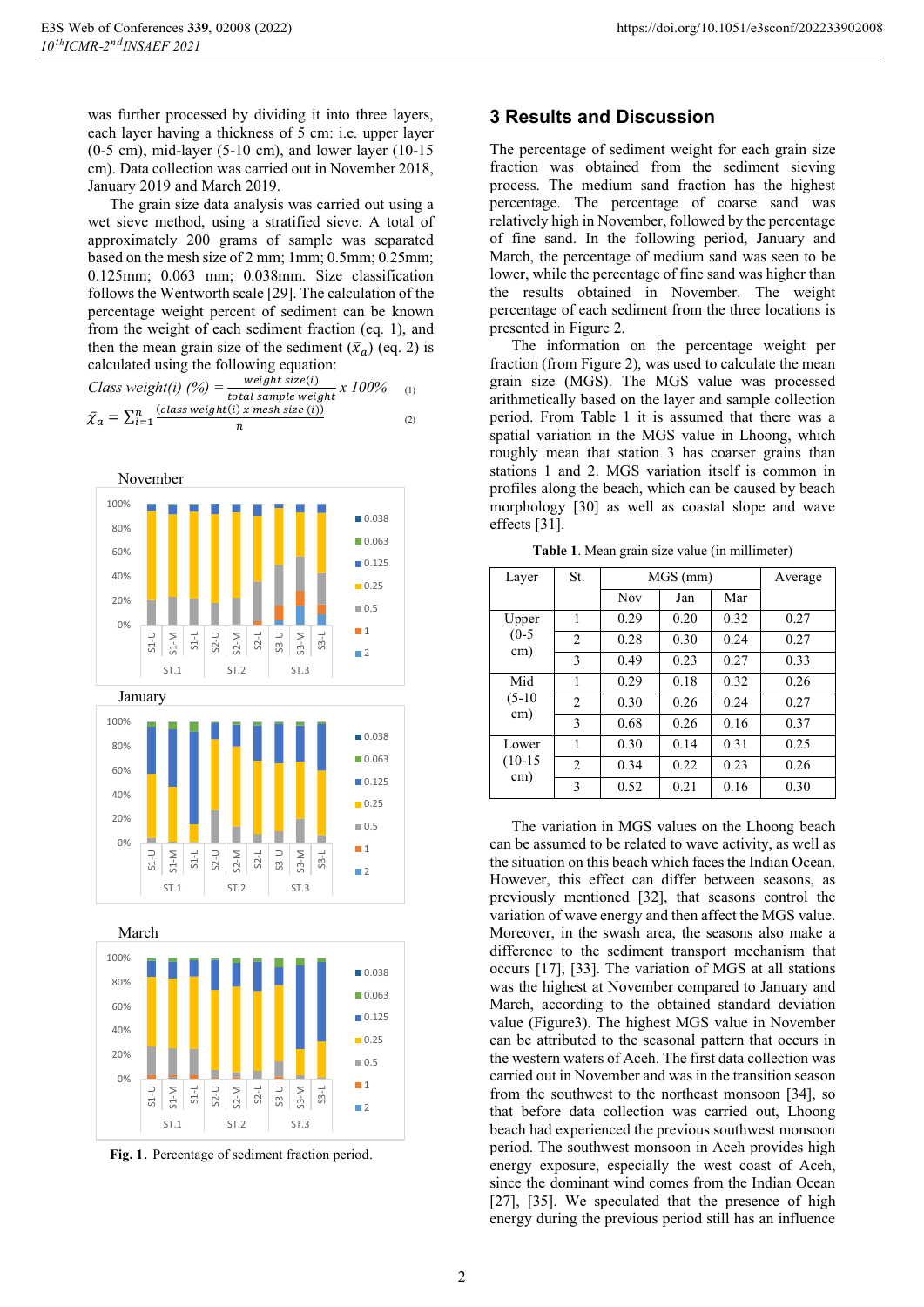on the grain size during the observation period, and the presence of a high standard deviation is also a consequence of the transitional phase or transitional season that was occurring at the time of data collection. Furthermore, from Figure 3, it can also be seen that the MGS value in January was lower and slightly increased again in March. The January period was more correlated with the northeast monsoon, where the west coast of Aceh experienced calmer conditions than the southwest monsoon. Likewise, the standard deviation value also seemed to follow the trend, where the standard deviation value in January was quite small.



**Fig. 3.** MGS value based on depth layer

The pattern of sediment transport in the swash area is quite complex [36], since the phenomenon of sediment flow in this area is influenced by the interaction of waves and backwash [37]. Based on vertical layering, we also suspected that there was a seasonal effect. Furthermore, the mean value of standard deviation per layer showed that the highest value was obtained from the middle layer. We could not find out the details of the process that has formed the highest standard deviation values in the middle layer (5-10 cm), as we suspected the greatest variation should occur in the surface layer. However, we assumed that this is related to a transitional process of depositional composition, which at the end of the southwest monsoon would make the finer grains more likely to settle on the seabed. The presence of waves on the beach will more easily carry and stir the fine particles into water column [38]. Furthermore, the stirring process and the deposition of fine sediment that occurred can directly affect the variation in grain size on the seabed even in the deeper layers, as the 10-15 cm layer also has a higher standard deviation value than the surface area.

## **4 Conclusion**

Different observation periods responded to the mean grain size value at three locations on the Lhoong beach. The November period produced the coarsest grains compared to the January and March periods, in line with the standard deviation which was also quite high in November. Vertically, the sediment layering showed an influence from the observation period, where the midlayer produced sediment with the coarsest grains, along with the highest standard deviation compared to the lower (10-15 cm) and upper (0-5 cm) layers.

**Acknowledgments**. The writing of this manuscript is supported by the Matching Fund – Kedaireka funded by the Ministry of Education, Culture, Research, and Technology Indonesia awarded to the Research Center for Marine Sciences and Fisheries, Universitas Syiah Kuala.

## **References**

- 1. J. Obu, H. Lantuit, G. Grosse, F. Günther, T. Sachs, V. Helm, and M. Fritz, Geomorphology **293**, 331 (2017)
- 2. C. Armaroli and P. Ciavola, Geomorphology **126**, 201 (2011)
- 3. N. A. Berard, R. P. Mulligan, A. M. F. da Silva, and M. Dibajnia, Coast. Eng. **125**, 70 (2017)
- 4. G. Incelli, N. Dodd, C. E. Blenkinsopp, F. Zhu, and R. Briganti, Coast. Eng. **115**, 42 (2016)
- 5. R. T. McCall, G. Masselink, T. G. Poate, J. A. Roelvink, L. P. Almeida, M. Davidson, and P. E. Russell, Coast. Eng. **91**, 231 (2014)
- 6. N. Cohn and P. Ruggiero, Coast. Eng. **115**, 79 (2016)
- 7. H. Sawada, H. Saito, K. Adachi, and H. Toyohara, J. Sea Res. **65**, 275 (2011)
- 8. M. C. Menéndez, C. A. Baleani, M. R. Amodeo, E. M. Acha, and M. C. Piccolo, Estuar. Coast. Shelf Sci. **227**, 106307 (2019)
- 9. A. Anandkumar, R. Nagarajan, E. Sellappa Gounder, and K. Prabakaran, Chemosphere **287**, 132069 (2022)
- 10. R. Ranasinghe, M. Larson, and J. Savioli, Coast. Eng. **57**, 1006 (2010)
- 11. A. H. Reis and C. Gama, Geomorphology **114**, 276 (2010)
- 12. E. P. Beetham and P. S. Kench, Geomorphology **209**, 98 (2014)
- 13. K. F. Nordstrom, J. Sediment. Res. **47**, 1287 (1977)
- 14. G. M. Curtiss, P. D. Osborne, and A. R. Horner-Devine, Mar. Geol. **259**, 73 (2009)
- 15. A. Ribal, A. V Babanin, S. Zieger, and Q. Liu, Renew. Energy **160**, 1349 (2020)
- 16. G. Yang, X. H. Wang, Y. Zhong, Z. Cheng, and F. P. Andutta, Estuar. Coast. Shelf Sci. **244**, 106931 (2020)
- 17. J. M. Alsina, J. van der Zanden, I. Cáceres, and J. S. Ribberink, Coast. Eng. **140**, 23 (2018)
- 18. T. E. Baldock, J. A. Alsina, I. Caceres, D. Vicinanza, P. Contestabile, H. Power, and A. Sanchez-Arcilla, Coast. Eng. **58**, 214 (2011)
- 19. N. Senechal and A. Ruiz de Alegría-Arzaburu, in edited by D. W. T. Jackson and A. D. B. T.-S. B. M. Short (Elsevier, 2020), pp. 461–486
- 20. S. J. Kulkarni, P. G. Deshbhandari, and K. S. Jayappa, Aquat. Procedia **4**, 117 (2015)
- 21. K. D'Haen, G. Verstraeten, and P. Degryse, Prog. Phys. Geogr. Earth Environ. **36**, 154 (2012)